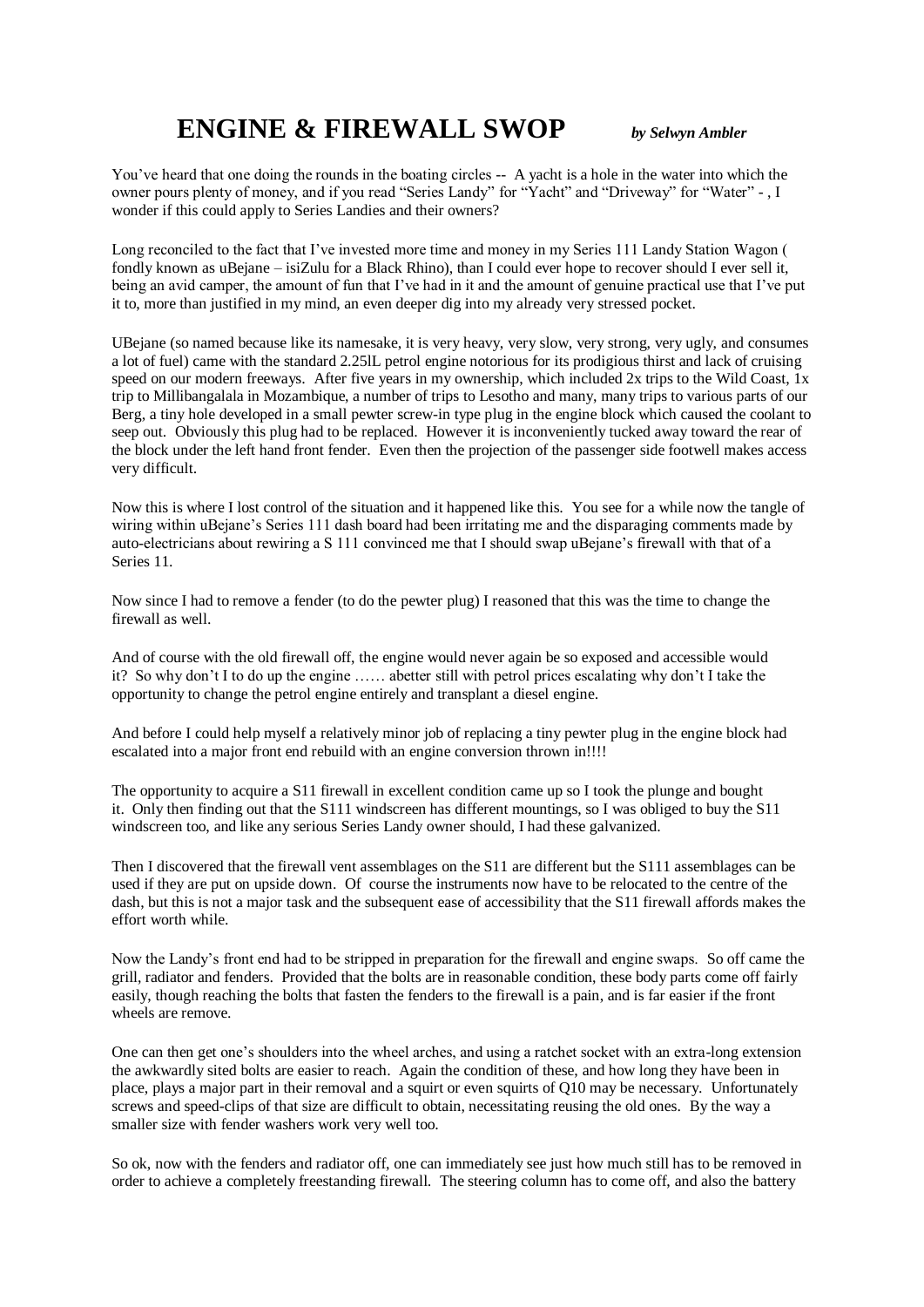bracket as this sits astride the steering column. Then the accelerator, clutch and brake assemblies together with the brake booster and clutch hydraulic pipes must be removed. Q10 is very useful stuff.

One has then to make a decision regarding all that electric wiring that is threaded through the firewall. In my case I had decided before I started the job that I was going to rewire the entire Landy, so I just got stuck in with a pair of side-cutters.

The front doors were then removed. The bolts holding the windscreen to the roof were badly rusted and were cut out using an angle grinder. Care must be exercised here with that cutting blade wizzing round so close to the roof's thin aluminium panels. The bolts holding the windscreen to the firewall came off easily, and the windscreen lifted out.

This done, the removal of those final two big bolts that hold the bottom of the firewall to the chassis can be attempted. The nuts unscrewed relatively easily, but getting those long bolts to slide out of their housings was very difficult as the accumulated dirt and rust of thirty odd years had seated them firmly. Liberal overnight dose of Q10, a 4lb hammer and sheer determination eventually got them to move and the firewall was then lifted out.

With all these body parts removed, the bolts holding the engine to the gearbox and the engine mounting bolts are easily removed. If one does not have the correct lifting apparatus, getting the old 2.25L engine off the chassis is virtually impossible. Quite aside form being extremely heavy it is so deep from tappet cover to sump that my son and I were not able to lift it high enough to clear the cross-members at the front of the chassis. A borrowed chain block suspended from a homemade gum-pole gantry did the job.

By the way now is a good time to check out the clutch and brake master cylinders.

So there, uBejane stood, stripped of everything from the front seats forward and chassis exposed, and secretly I was dismayed at the sight. I had never attempted anything of this nature before, and only from the safety of hindsight do I admit I was very apprehensive that the tasks of transplanting a non-standard engine and body reassembly that lay ahead of me would prove beyond my capability. But the advise and assistance readily given by far more experienced Series Landy owners, Louis Powell and the late Eric Whittle, encourage me persevere.

So on to the engine – I'd heard about the 2CT Toyota Turbo engine from Alan Cullen and Louis Powell and its availability and reasonable price encouraged me to take the plunge and I purchased a one. Unfortunately nothing is ever so simple as speaking about it, and the 2CT does require some modification, before even trying to bolt it onto the Landy gearbox.

An adaptor plate between engine and gearbox is of course necessary. The original sump on the 2CT cannot be used as its low point is in the front and thus fouls the cross-member on the Landy. So one needs a redesigned sump with the low point at the rear. This means that the oil pickup must be extended to suite, and if one is not proficient at welding it is a worth- while expense to get this modification welded up properly.

Getting the original sump off the 2CT was surprisingly difficult due to the high quality gas-kit glue used by Toyota. One just has to b patient and by using a couple of broad blade screwdrivers break this very efficient seal.

While the "new" diesel engine is so accessible it is also a good idea to change the timing cam belt, and the thermostat. The 2CT flywheel has to be drilled to suite the Landy clutch pressure plate, and it is well worth while to have the flywheel ground true while not forgetting to ensure that the bronze bush in the centre of the 2CT flywheel is sized to the end of the gear box main shaft from the Landy gear box.

The flywheel is torqued back onto the engine to 85newton meters and with the Landy clutch assembly bolted on, and the engine is ready to install into the gap created by the removal of the old 2.25 petrol engine. A hydraulic engine hoist and two pairs of hands are all but essential for this job. With the